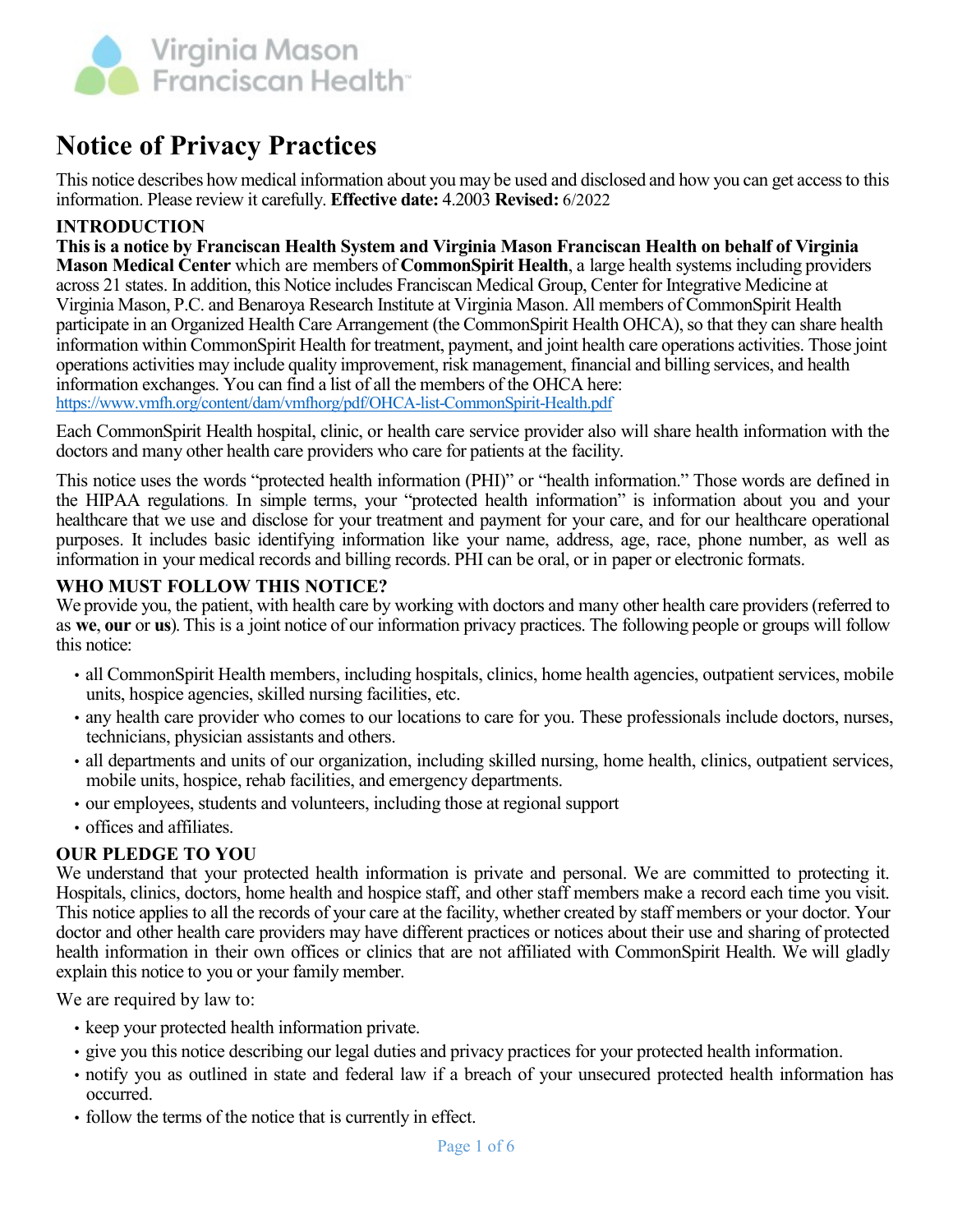## HOW WE MAY USE AND SHARE YOUR PROTECTED HEALTH INFORMATION

This section of our notice tells how we may use and share your protected health information, including sharing electronically. In situations not covered by this notice or otherwise allowed by law and regulation, we will get a separate written permission from you before we use or share your protected health information. You can later cancel your permission by notifying us in writing.

We will protect your protected health information as much as we can under the law. Sometimes state law gives more protection to your information than federal law.

Sometimes federal law gives more protection than state law. In each case, we will apply the laws that protect your information the most.

Treatment: We will use and share your protected health information, both internally and externally, to provide you with health care treatment and to coordinate or manage your treatment with other health care providers. An example is sending medical information about you to your doctor or to a specialist as part of a referral. We may also share your information with other types of health care providers after you leave our facility, such as pharmacies, home health agencies, specialty hospitals, or long-term care facilities.

Payment: We will use and share your protected health information so we can be paid for treating you. An example is giving information about you to your health plan or to Medicare. We may also need to give information to your health plan to get approval for certain services or to find out if your plan will pay for certain treatment. We may also share your health information with other health care providers involved in your healthcare, such as your personal physician, anesthesiologist, ambulance services, so that they may receive payment for their services. We may also give your healthcare information to individuals who are responsible for payment for your health care, such as the named insured on your health insurance policy. For example, the person named may receive a copy of an explanation of benefits (EOB) related to your care.

Health Care Operations: We will use and share your medical information for our health care operations. A few examples are using information about you for:

- improving the quality of care we give you.
- disease management, wellness management, or population health programs.
- patient surveys.
- training students.
- business planning and administration.
- resolving patient complaints.
- getting or keeping our accreditation.
- compliance and legal services.

We may also share your protected health information with people or companies (called business associates) we use to help us with our operations.

Family Members, Personal Representatives, and Others Involved in Your Care: Unless you tell us otherwise, we may share your protected health information with your friends, family members, or others you have named who help with your care or who can make decisions on your behalf about your health care. Also, if you cannot agree due to an emergency, we may share needed protected health information about you with your family or friends who are involved in your care, based on professional judgment of what is in your best interest. In rare instances, even without your permission, we may share your information with others if the physician or health care provider feels it is in your best interest.

Electronic Sharing and Pooling of Your Information: We may take part in or make possible the electronic sharing or pooling of healthcare information. The most common way we do this is through local or regional health information exchanges (HIEs). Two other types of HIEs we participate in are described in the next two sections. HIEs help doctors, hospitals and other healthcare providers within a geographic area or community provide quality care to you. If you travel and need medical treatment, HIEs allow other doctors or hospitals to electronically contact us about you. All of this helps us manage your care when more than one doctor is involved. It also helps us to keep your health bills lower (avoid repeating lab tests). And finally, it helps us to improve the overall quality of care provided to you and others. We are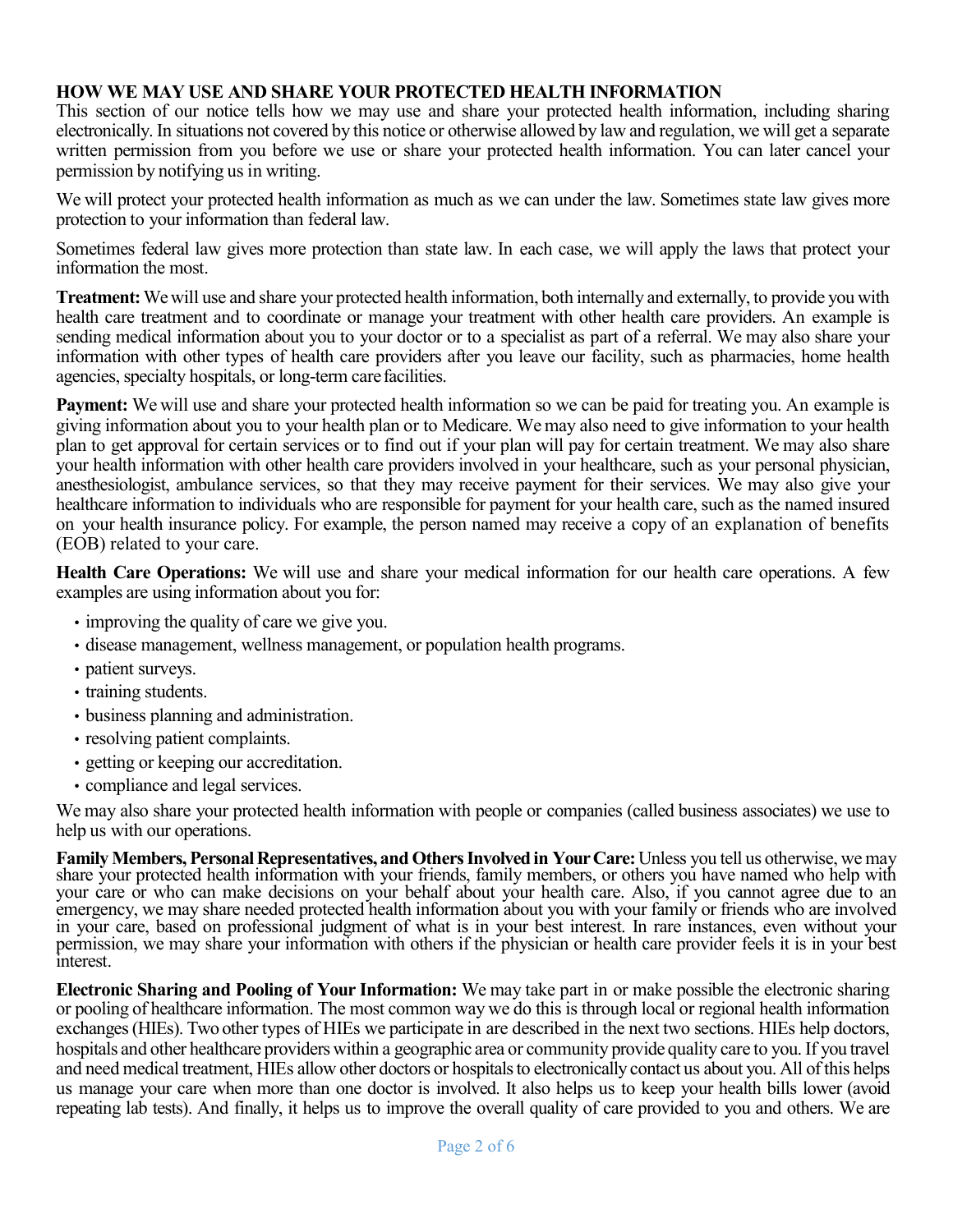involved in national health reform efforts and may use and share information as permitted to achieve regional or national goals, including regional or nationally approved population health management or wellness initiatives.

CommonSpirit Health's Health Information Exchange. As a member of the CommonSpirit Health OHCA, this facility participates in the CommonSpirit Health - Health Information Exchange (HIE). Your health information is stored electronically, and doctors employed by, or associated with CommonSpirit Health OHCA members may use and share your health information for treatment, payment, and health care operations.

State-Based Health Information Exchange. These facilities may participate in statewide internet-based HIE. As permitted by law, your health information will be shared through the HIE to provide faster access, better coordination of care and to assist healthcare providers, health plans, and public health officials in making more informed decisions. To opt in or out of the HIE, you must notify the HIE yourself. To obtain the HIE contact information, please visit: https://www.catholichealthinitiatives.org/content/dam/chi-national/website/corp-resp- /HIE%20Master%20list%20for%20posting.pdf or contact the facility privacy officer.

Facility Directory: The directory is available so your family, friends, and clergy can visit you and know how you are doing. Unless you tell us otherwise, we may list your name, location in the hospital, your general condition (good, fair, etc.) and your religion in our directory. We will give this information (except your religion) to anyone outside the organization who asks about you by name. An example is telling your hospital room number to a florist who is delivering flowers to you. Your religion will be given only to appropriate clergy members. If you do not want your name in the directory, please tell the registration personnel. If your name is not in the directory, we cannot tell members of the public or even your family or friends that you are in our facility.

Fund-raising Activities: We may use limited information to contact you for fundraising. We may also share such information with our fundraising foundations. You may choose to opt out of receiving fund-raising requests if you are contacted.

Research: We may use and share your protected health information for research projects, such as studying the effectiveness of a treatment you received. We will usually get your written permission to use or share your information for research. Under certain circumstances, we may share your protected health information without your written permission. These research projects, however, will be approved by a special committee that protects the confidentiality of your medical information.

Organ and Tissue Donation: We may share your protected health information with organizations that handle organ, eye or tissue donation or transplantation.

Appointment Reminders: We may contact you by phone, email or text messaging with appointment reminders.

Internet Based Products and Services: Working with third parties, we may share your health information so we can offer you internet-based products or services. Using the products or services, you can:

- schedule appointments.
- reduce wait times in our emergency rooms.
- find a physician or get access to your medical information through a portal.

Treatment Options and Health-Related Benefits and Services: We may contact you about possible treatment options, health-related benefits or services that we offer.

Health Education and Health Programs: We may send you newsletters or brochures or contact you about healthrelated information, disease management programs, wellness programs, or other local programs that you might want.

# INFORMATION SHARING THAT IS REQUIRED OR PERMITTED BY LAW

We are required or permitted by federal, state, or local law to report or share your health information for various purposes. Some of these required or permitted purposes are:

Public Health Activities: We may share your protected health information as required or permitted by law to public health authorities or government agencies whose official activities include preventing or controlling disease, injury, or disability. For example, we must report certain information about births, deaths, and various diseases to government agencies. We may use your health information in order to report to monitoring agencies any reactions to medications or problems with medical devices. We may also share, when requested, your protected health information with public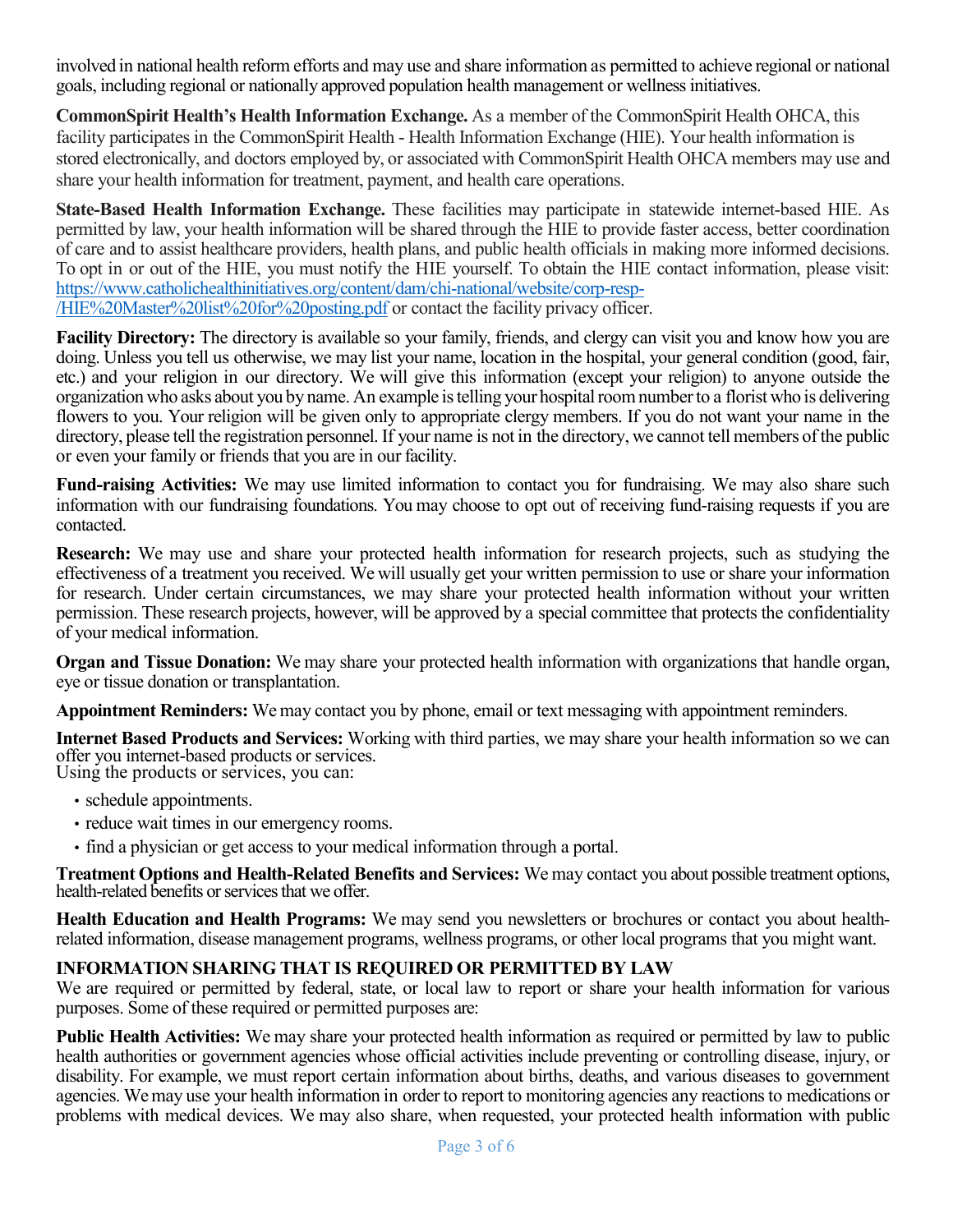health agencies that track opioid usage, contagious diseases or that are involved with preventing epidemics.

Required by Law: We are sometimes required by law to report certain information. For example, we must report child and elder abuse and neglect, and in some states, spouse abuse or neglect. We are required to report certain types of injuries, such as injuries caused by firearms. We also must give information to your employer about work-related illness, injury or workplace-related medical surveillance. Another example is that we must share information about tumors with state tumor registries.

Public Safety: We may, and sometimes must, share your health information in order to prevent or lessen a serious threat to you or to the health or safety of a particular person or the general public.

Health Oversight Activities: We may share your health information with a health oversight agency when allowed by law for health oversight activities. Health oversight agencies include the agencies that run Medicare and Medicaid, and state medical or nursing licensing boards. Health oversight activities include audits, investigations, or inspections. The activities are necessary so the government can monitor health care treatment and spending, government programs and also compliance with civil rights laws.

Coroners, Medical Examiners and Funeral Directors: We may share health information about deceased patients with coroners, medical examiners and funeral directors to identify a deceased person, determine the cause of death, or other duties as permitted.

Military, Veterans, National Security and Other Government Agencies: We may use or share your health information for national security purposes, intelligence activities or for protective services for the President or certain other persons as allowed by law. We may share your health information with the military for military command purposes when you are a member of the armed forces. We may share medical information with the Secretary of the Department of Health and Human Services for investigating or determining our compliance with HIPAA.

**Judicial or Administrative Proceedings:** We may use or share your health information in response to court orders or subpoenas only when we have followed procedures required by law.

Law Enforcement: We may share your health information if law enforcement officials ask us to or if we have a legal obligation to notify the appropriate law enforcement or other agencies:

- in response to a court order, subpoena, warrant, summons or similar legal process.
- regarding a victim or death of a victim of a crime in limited circumstances.
- in emergency circumstances to report a crime, the location or victims of a crime, or the identity, description or location of a person who is alleged to have committed a crime, including crimes that may occur at our facility, such as theft, drug diversion, or attempts to obtain drugs illegally.

Disaster Relief Purposes: We may use or share your health information with public or private disaster organizations, like the American Red Cross, so that your family can be told of your location and condition in case of disaster or emergency. We may also use it to help in coordination of disaster relief efforts.

Workers' Compensation: We may share your health information for workers' compensation benefits or similar programs that provide benefits for work-related injuries or illnesses if you tell us that workers' compensation is the payer for your visit(s). Your employer or workers' compensation carrier may request the entire medical record for your workers' compensation claim. This medical record may include details regarding your health history, current medications you are taking, and treatments.

Inmates: If you are an inmate of a correctional institution or in the custody of a law enforcement official, we may share your health information with the institution or law enforcement official. We may do this for the institution to provide you with health care, to protect your health and safety or the health and safety of others, or for the safety and security of the correctional institution.

# OTHER USES AND DISCLOSURES OF YOUR HEALTH INFORMATION

Apart from what we say in this Notice, we will not use or share your health information unless we get your written permission. Under HIPAA, this permission is called an "authorization." If you give us written permission to use or disclose your health information, you may revoke (take back) that permission in writing at any time. If you revoke your permission, we will no longer use or disclose your health information for the purpose involved. However, we cannot retrieve any disclosures that we already made based on your prior permission.

We will get your written permission to use and disclose your health information for these specific purposes when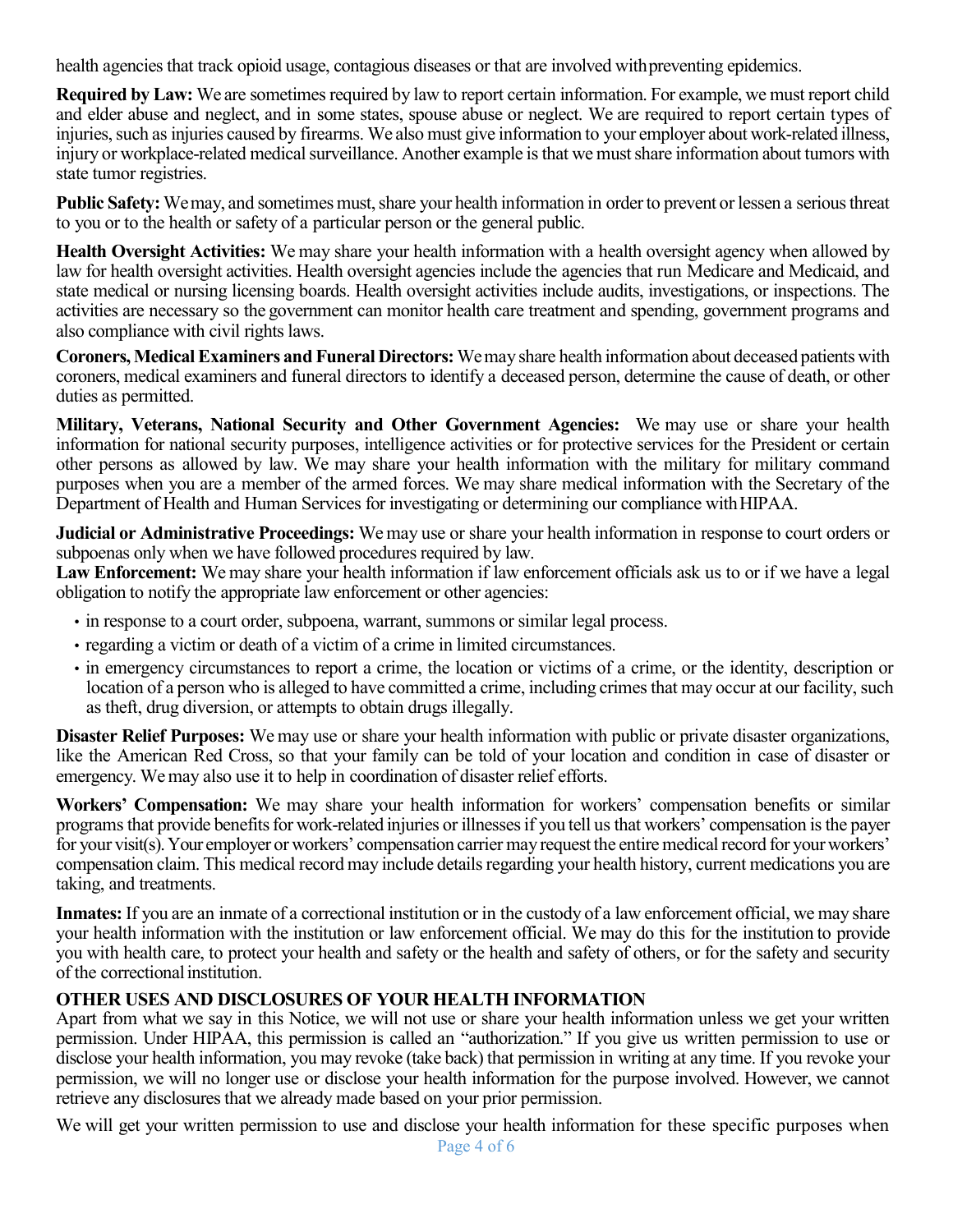#### required by law:

# Marketing

Marketing means to make a communication about a product or service that you may be interested in buying. If we send a marketing communication to you about a non-CommonSpirit Health service or product, or if we receive payment from a third party in order for us to promote a product or service to you, then we are required to get your written permission before we can use or disclose your health information.

We are not required to get your written permission to talk with you in person or send you information about the following:

- health care treatment options.
- health-related products and services that are provided by CommonSpirit Health.
- case management or care coordination services.
- recommended alternative treatments, therapies, providers, or settings of care.
- samples or promotional gifts of nominal value.

You have the right to revoke (take back) your marketing permission and we will honor the revocation. To find out who to contact for opting out of these communications, please contact the Privacy Officer.

## Psychotherapy Notes

Psychotherapy notes are special notes by a mental health professional that document or analyze the contents of a conversation during a private counseling session or a group, joint, or family counseling session. Psychotherapy notes are kept separate from the rest of your health information, and they may not be used or disclosed without your written permission, except as may be required by law.

#### Sensitive Medical Information

We may obtain a written permission from you, when required by state and federal laws, to use or share sensitive medical information, such as mental health, substance abuse, or genetic testing information.

#### Sale of Health Information

We will obtain your authorization for any disclosure of your health information if we directly or indirectly receive remuneration (money or other valuable things) in exchange for the health information.

# THIS NOTICE DOES NOT APPLY TO THE FOLLOWING HEALTH RELATED ACTIVITIES

Some activities may not be covered by this notice and are referred to as Hybrid activities under HIPAA. If you seek services at our wellness or health fairs, for occupational health services, employee health related services, research activities conducted by academic institutions after your information has been legitimately sent to them, or direct access lab services, this notice and HIPAA do not apply.

# YOUR RIGHTS REGARDING YOUR HEALTH INFORMATION

Your rights are listed below. Some of the rights require a written request form. You can get the appropriate written request form from the departments outlined below.

Requesting Your Information (Access or Copy): In most cases, when you ask in writing, you can look at or get a copy of your protected health information in your medical records or applicable parts of your billing record in paper or electronic format. You may also request that we send electronic copies directly to a person or entity chosen by you. We will give you a form to fill out to make the request. You can look at medical information about you for free. If you request paper or electronic copies of the information, we may charge a fee to cover the cost of copying, mailing, and supplies. To request a copy of your information, contact the Medical Records/ Health Information Management department or physician practice administrator for the hospital, clinic, or facility.

If we say no to your request to look at the information or get a copy of it, we will tell you why in writing. Also, you may ask us in writing to review that decision. A health care professional will review your request and the decision. The person who makes the review will not be the same person who said no to your request. We will follow the outcome of the review.

Correcting Your Information (Amendment): If you believe that information about you is wrong or not complete, you can ask us in writing to correct the records (make an amendment). We will give you a form to fill out to make the request. We may say no to your request to correct a record if the information was not created or kept by us or if we